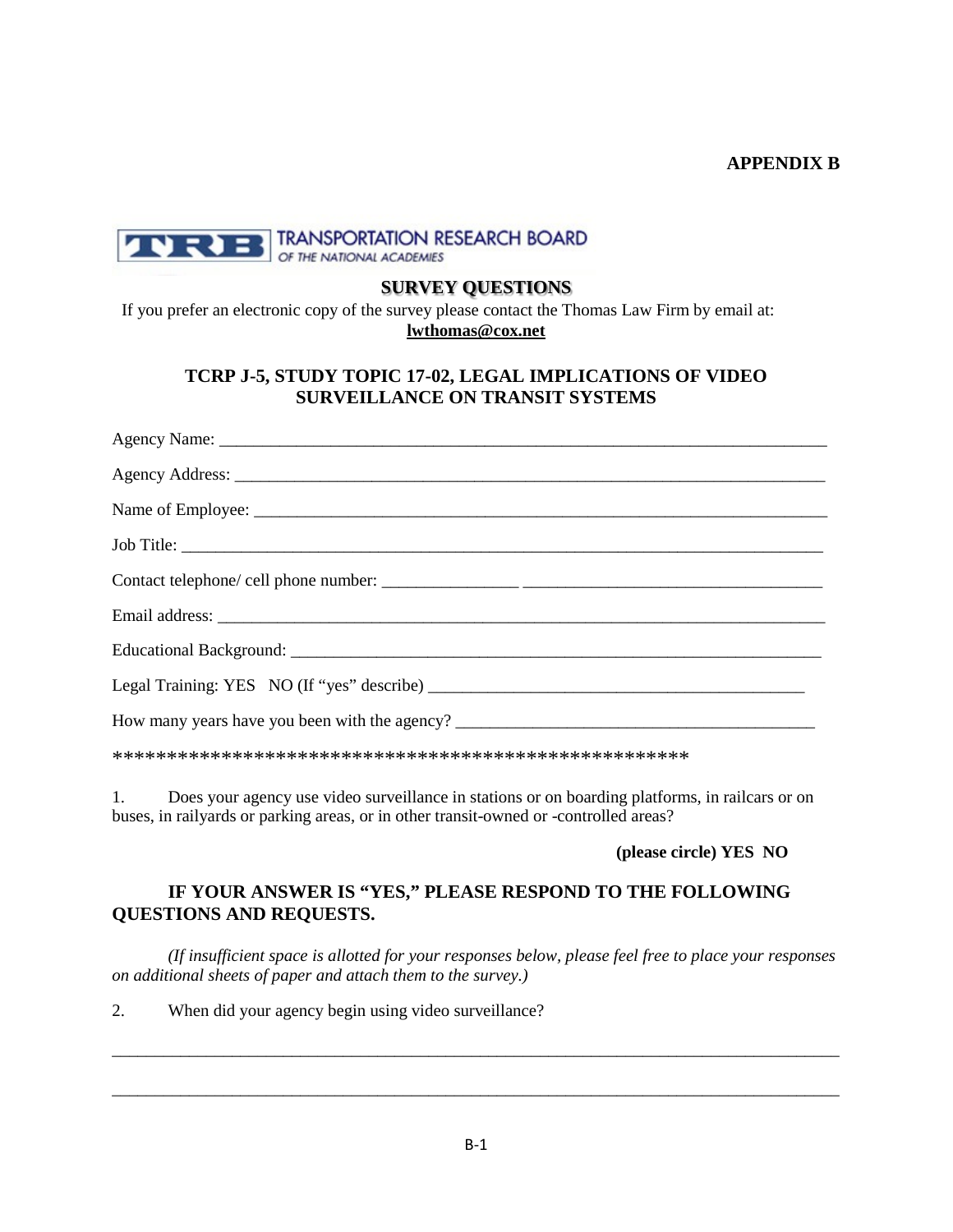3. Please identify the areas, facilities, and/or equipment that are subject to video surveillance.

\_\_\_\_\_\_\_\_\_\_\_\_\_\_\_\_\_\_\_\_\_\_\_\_\_\_\_\_\_\_\_\_\_\_\_\_\_\_\_\_\_\_\_\_\_\_\_\_\_\_\_\_\_\_\_\_\_\_\_\_\_\_\_\_\_\_\_\_\_\_\_\_\_\_\_\_\_\_\_\_\_\_\_\_\_

\_\_\_\_\_\_\_\_\_\_\_\_\_\_\_\_\_\_\_\_\_\_\_\_\_\_\_\_\_\_\_\_\_\_\_\_\_\_\_\_\_\_\_\_\_\_\_\_\_\_\_\_\_\_\_\_\_\_\_\_\_\_\_\_\_\_\_\_\_\_\_\_\_\_\_\_\_\_\_\_\_\_\_\_\_

| 4. | Does your agency use video surveillance for any of the following purposes: |                        |  |
|----|----------------------------------------------------------------------------|------------------------|--|
|    | (a) Assist transit customers?                                              | (please circle) YES NO |  |
|    | (b) Deter and/or apprehend fare-evaders?                                   | please circle) YES NO  |  |
|    | (c) Deter other crimes?                                                    | (please circle) YES NO |  |
|    | (d) Defend against fraudulent claims?                                      | (please circle) YES NO |  |
|    | (e) Investigate accidents?                                                 | (please circle) YES NO |  |
|    | (f) Investigate alleged injuries?                                          | (please circle) YES NO |  |
|    | (g) Defend against tort claims?                                            | (please circle) YES NO |  |
|    | (h) Deter or prevent vandalism or other property damage<br>or theft?       | (please circle) YES NO |  |
|    | (i) combat terrorism?                                                      | (please circle) YES NO |  |
|    | If there are other purposes, please identify them.                         |                        |  |

5. Does your agency have a policy that applies to your agency's use of video surveillance?

\_\_\_\_\_\_\_\_\_\_\_\_\_\_\_\_\_\_\_\_\_\_\_\_\_\_\_\_\_\_\_\_\_\_\_\_\_\_\_\_\_\_\_\_\_\_\_\_\_\_\_\_\_\_\_\_\_\_\_\_\_\_\_\_\_\_\_\_\_\_\_\_\_\_\_\_\_\_\_\_\_\_\_\_\_

\_\_\_\_\_\_\_\_\_\_\_\_\_\_\_\_\_\_\_\_\_\_\_\_\_\_\_\_\_\_\_\_\_\_\_\_\_\_\_\_\_\_\_\_\_\_\_\_\_\_\_\_\_\_\_\_\_\_\_\_\_\_\_\_\_\_\_\_\_\_\_\_\_\_\_\_\_\_\_\_\_\_\_\_\_

 **(please circle) YES NO**

If your answer is "Yes," please provide a copy of or a link to the policy.

6. Please describe the process your agency used when deciding to implement a video surveillance system, including any public hearings or other non-agency participation.

\_\_\_\_\_\_\_\_\_\_\_\_\_\_\_\_\_\_\_\_\_\_\_\_\_\_\_\_\_\_\_\_\_\_\_\_\_\_\_\_\_\_\_\_\_\_\_\_\_\_\_\_\_\_\_\_\_\_\_\_\_\_\_\_\_\_\_\_\_\_\_\_\_\_\_\_\_\_\_\_\_\_\_\_\_

\_\_\_\_\_\_\_\_\_\_\_\_\_\_\_\_\_\_\_\_\_\_\_\_\_\_\_\_\_\_\_\_\_\_\_\_\_\_\_\_\_\_\_\_\_\_\_\_\_\_\_\_\_\_\_\_\_\_\_\_\_\_\_\_\_\_\_\_\_\_\_\_\_\_\_\_\_\_\_\_\_\_\_\_\_

\_\_\_\_\_\_\_\_\_\_\_\_\_\_\_\_\_\_\_\_\_\_\_\_\_\_\_\_\_\_\_\_\_\_\_\_\_\_\_\_\_\_\_\_\_\_\_\_\_\_\_\_\_\_\_\_\_\_\_\_\_\_\_\_\_\_\_\_\_\_\_\_\_\_\_\_\_\_\_\_\_\_\_\_\_

\_\_\_\_\_\_\_\_\_\_\_\_\_\_\_\_\_\_\_\_\_\_\_\_\_\_\_\_\_\_\_\_\_\_\_\_\_\_\_\_\_\_\_\_\_\_\_\_\_\_\_\_\_\_\_\_\_\_\_\_\_\_\_\_\_\_\_\_\_\_\_\_\_\_\_\_\_\_\_\_\_\_\_\_\_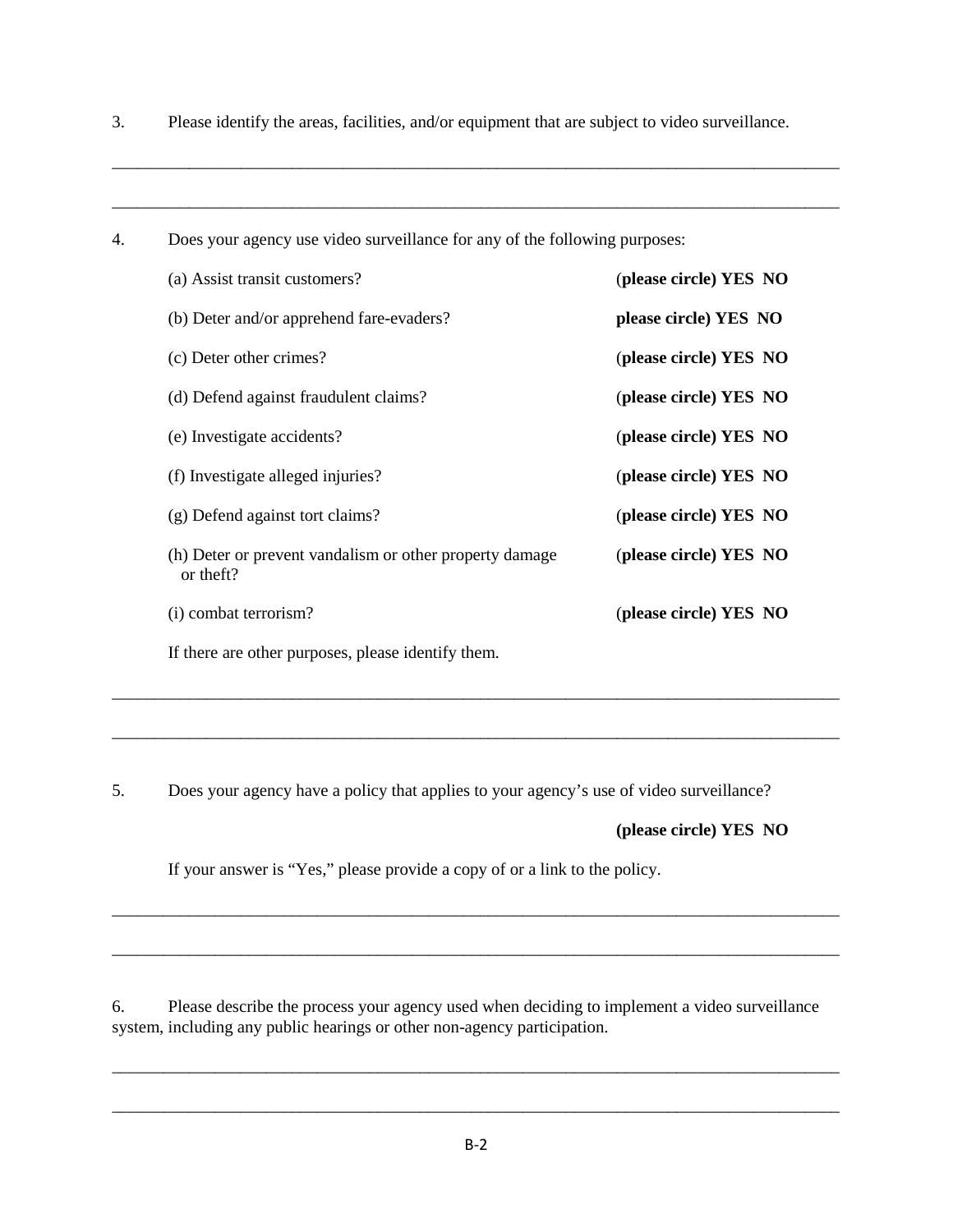7. Has your agency adopted any technological and/or administrative safeguards to prevent misuse or abuse of your agency's video surveillance system?

\_\_\_\_\_\_\_\_\_\_\_\_\_\_\_\_\_\_\_\_\_\_\_\_\_\_\_\_\_\_\_\_\_\_\_\_\_\_\_\_\_\_\_\_\_\_\_\_\_\_\_\_\_\_\_\_\_\_\_\_\_\_\_\_\_\_\_\_\_\_\_\_\_\_\_\_\_\_\_\_\_\_\_\_\_

\_\_\_\_\_\_\_\_\_\_\_\_\_\_\_\_\_\_\_\_\_\_\_\_\_\_\_\_\_\_\_\_\_\_\_\_\_\_\_\_\_\_\_\_\_\_\_\_\_\_\_\_\_\_\_\_\_\_\_\_\_\_\_\_\_\_\_\_\_\_\_\_\_\_\_\_\_\_\_\_\_\_\_\_\_

(**please circle) YES NO**

If your answer is "Yes," please provide details.

8. Was your agency's video surveillance system adopted for a clearly stated law enforcement purpose or purposes?

(**please circle) YES NO**

If your answer is "Yes," please describe the law enforcement purpose or purposes.

9. Was your agency's video surveillance system adopted, in the opinion of your agency, to address a serious potential threat or threats to public safety of indefinite duration?

\_\_\_\_\_\_\_\_\_\_\_\_\_\_\_\_\_\_\_\_\_\_\_\_\_\_\_\_\_\_\_\_\_\_\_\_\_\_\_\_\_\_\_\_\_\_\_\_\_\_\_\_\_\_\_\_\_\_\_\_\_\_\_\_\_\_\_\_\_\_\_\_\_\_\_\_\_\_\_\_\_\_\_\_\_

\_\_\_\_\_\_\_\_\_\_\_\_\_\_\_\_\_\_\_\_\_\_\_\_\_\_\_\_\_\_\_\_\_\_\_\_\_\_\_\_\_\_\_\_\_\_\_\_\_\_\_\_\_\_\_\_\_\_\_\_\_\_\_\_\_\_\_\_\_\_\_\_\_\_\_\_\_\_\_\_\_\_\_\_\_

\_\_\_\_\_\_\_\_\_\_\_\_\_\_\_\_\_\_\_\_\_\_\_\_\_\_\_\_\_\_\_\_\_\_\_\_\_\_\_\_\_\_\_\_\_\_\_\_\_\_\_\_\_\_\_\_\_\_\_\_\_\_\_\_\_\_\_\_\_\_\_\_\_\_\_\_\_\_\_\_\_\_\_\_\_

\_\_\_\_\_\_\_\_\_\_\_\_\_\_\_\_\_\_\_\_\_\_\_\_\_\_\_\_\_\_\_\_\_\_\_\_\_\_\_\_\_\_\_\_\_\_\_\_\_\_\_\_\_\_\_\_\_\_\_\_\_\_\_\_\_\_\_\_\_\_\_\_\_\_\_\_\_\_\_\_\_\_\_\_\_

(**please circle) YES NO**

If your answer is "Yes," please describe the potential threat or threats.

10. Before adopting a video surveillance system, did your agency consider alternatives (and their costs) to a video surveillance system?

#### **(please circle) YES NO**

If your answer is "Yes," please describe the alternatives considered by your agency and state why one (or more) of the alternatives was not selected.

\_\_\_\_\_\_\_\_\_\_\_\_\_\_\_\_\_\_\_\_\_\_\_\_\_\_\_\_\_\_\_\_\_\_\_\_\_\_\_\_\_\_\_\_\_\_\_\_\_\_\_\_\_\_\_\_\_\_\_\_\_\_\_\_\_\_\_\_\_\_\_\_\_\_\_\_\_\_\_\_\_\_\_\_\_

\_\_\_\_\_\_\_\_\_\_\_\_\_\_\_\_\_\_\_\_\_\_\_\_\_\_\_\_\_\_\_\_\_\_\_\_\_\_\_\_\_\_\_\_\_\_\_\_\_\_\_\_\_\_\_\_\_\_\_\_\_\_\_\_\_\_\_\_\_\_\_\_\_\_\_\_\_\_\_\_\_\_\_\_\_

11. What is the expected duration (days, weeks, months, years, or indefinite) of your agency's video surveillance system?

\_\_\_\_\_\_\_\_\_\_\_\_\_\_\_\_\_\_\_\_\_\_\_\_\_\_\_\_\_\_\_\_\_\_\_\_\_\_\_\_\_\_\_\_\_\_\_\_\_\_\_\_\_\_\_\_\_\_\_\_\_\_\_\_\_\_\_\_\_\_\_\_\_\_\_\_\_\_\_\_\_\_\_\_\_

\_\_\_\_\_\_\_\_\_\_\_\_\_\_\_\_\_\_\_\_\_\_\_\_\_\_\_\_\_\_\_\_\_\_\_\_\_\_\_\_\_\_\_\_\_\_\_\_\_\_\_\_\_\_\_\_\_\_\_\_\_\_\_\_\_\_\_\_\_\_\_\_\_\_\_\_\_\_\_\_\_\_\_\_\_

12. Does your agency retain and/or archive images captured by video surveillance?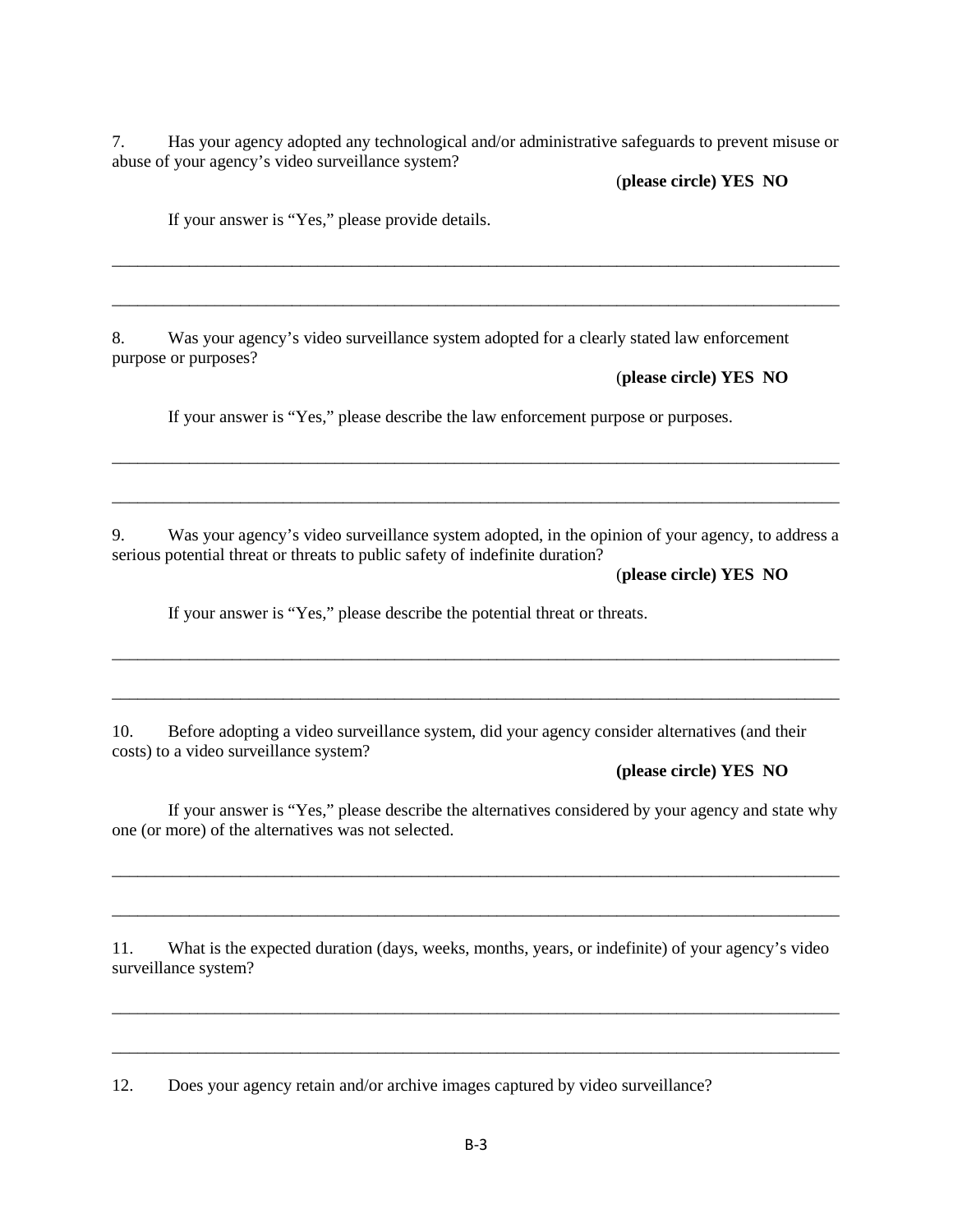#### **(please circle) YES NO**

If your answer is "Yes," please state how long your agency retains video surveillance images or data. If your agency has a policy on the retention of images or data, please attach a copy of or provide a link to the policy.

\_\_\_\_\_\_\_\_\_\_\_\_\_\_\_\_\_\_\_\_\_\_\_\_\_\_\_\_\_\_\_\_\_\_\_\_\_\_\_\_\_\_\_\_\_\_\_\_\_\_\_\_\_\_\_\_\_\_\_\_\_\_\_\_\_\_\_\_\_\_\_\_\_\_\_\_\_\_\_\_\_\_\_\_\_

\_\_\_\_\_\_\_\_\_\_\_\_\_\_\_\_\_\_\_\_\_\_\_\_\_\_\_\_\_\_\_\_\_\_\_\_\_\_\_\_\_\_\_\_\_\_\_\_\_\_\_\_\_\_\_\_\_\_\_\_\_\_\_\_\_\_\_\_\_\_\_\_\_\_\_\_\_\_\_\_\_\_\_\_\_

13. Does your agency's video surveillance system also record audio?

 **(please circle) YES NO**

If your answer is "Yes," please provide details on when your agency uses both audio and video surveillance.

\_\_\_\_\_\_\_\_\_\_\_\_\_\_\_\_\_\_\_\_\_\_\_\_\_\_\_\_\_\_\_\_\_\_\_\_\_\_\_\_\_\_\_\_\_\_\_\_\_\_\_\_\_\_\_\_\_\_\_\_\_\_\_\_\_\_\_\_\_\_\_\_\_\_\_\_\_\_\_\_\_\_\_\_\_

\_\_\_\_\_\_\_\_\_\_\_\_\_\_\_\_\_\_\_\_\_\_\_\_\_\_\_\_\_\_\_\_\_\_\_\_\_\_\_\_\_\_\_\_\_\_\_\_\_\_\_\_\_\_\_\_\_\_\_\_\_\_\_\_\_\_\_\_\_\_\_\_\_\_\_\_\_\_\_\_\_\_\_\_\_

14. Is your agency's video surveillance system capable of identifying and/or tracking a specific individual?

 **(please circle) YES NO**

If your answer is "Yes," please provide details on when and where video surveillance is used to identify and/or track an individual

\_\_\_\_\_\_\_\_\_\_\_\_\_\_\_\_\_\_\_\_\_\_\_\_\_\_\_\_\_\_\_\_\_\_\_\_\_\_\_\_\_\_\_\_\_\_\_\_\_\_\_\_\_\_\_\_\_\_\_\_\_\_\_\_\_\_\_\_\_\_\_\_\_\_\_\_\_\_\_\_\_\_\_\_\_

\_\_\_\_\_\_\_\_\_\_\_\_\_\_\_\_\_\_\_\_\_\_\_\_\_\_\_\_\_\_\_\_\_\_\_\_\_\_\_\_\_\_\_\_\_\_\_\_\_\_\_\_\_\_\_\_\_\_\_\_\_\_\_\_\_\_\_\_\_\_\_\_\_\_\_\_\_\_\_\_\_\_\_\_\_

15. Does your agency share video surveillance images or data with:

| (a) Other agencies or departments?               | (please circle) YES NO |
|--------------------------------------------------|------------------------|
| (b) Law enforcement agencies without a subpoena? | (please circle) YES NO |
| (c) Individuals such as private litigants?       | (please circle) YES NO |

16. Does your agency give notice to the public of the presence of a video surveillance system in or on any of your agency's facilities and/or equipment?

\_\_\_\_\_\_\_\_\_\_\_\_\_\_\_\_\_\_\_\_\_\_\_\_\_\_\_\_\_\_\_\_\_\_\_\_\_\_\_\_\_\_\_\_\_\_\_\_\_\_\_\_\_\_\_\_\_\_\_\_\_\_\_\_\_\_\_\_\_\_\_\_\_\_\_\_\_\_\_\_\_\_\_\_\_

\_\_\_\_\_\_\_\_\_\_\_\_\_\_\_\_\_\_\_\_\_\_\_\_\_\_\_\_\_\_\_\_\_\_\_\_\_\_\_\_\_\_\_\_\_\_\_\_\_\_\_\_\_\_\_\_\_\_\_\_\_\_\_\_\_\_\_\_\_\_\_\_\_\_\_\_\_\_\_\_\_\_\_\_\_

**(please circle) YES NO**

If your answer is "Yes," please provide a copy of or a link to the notice.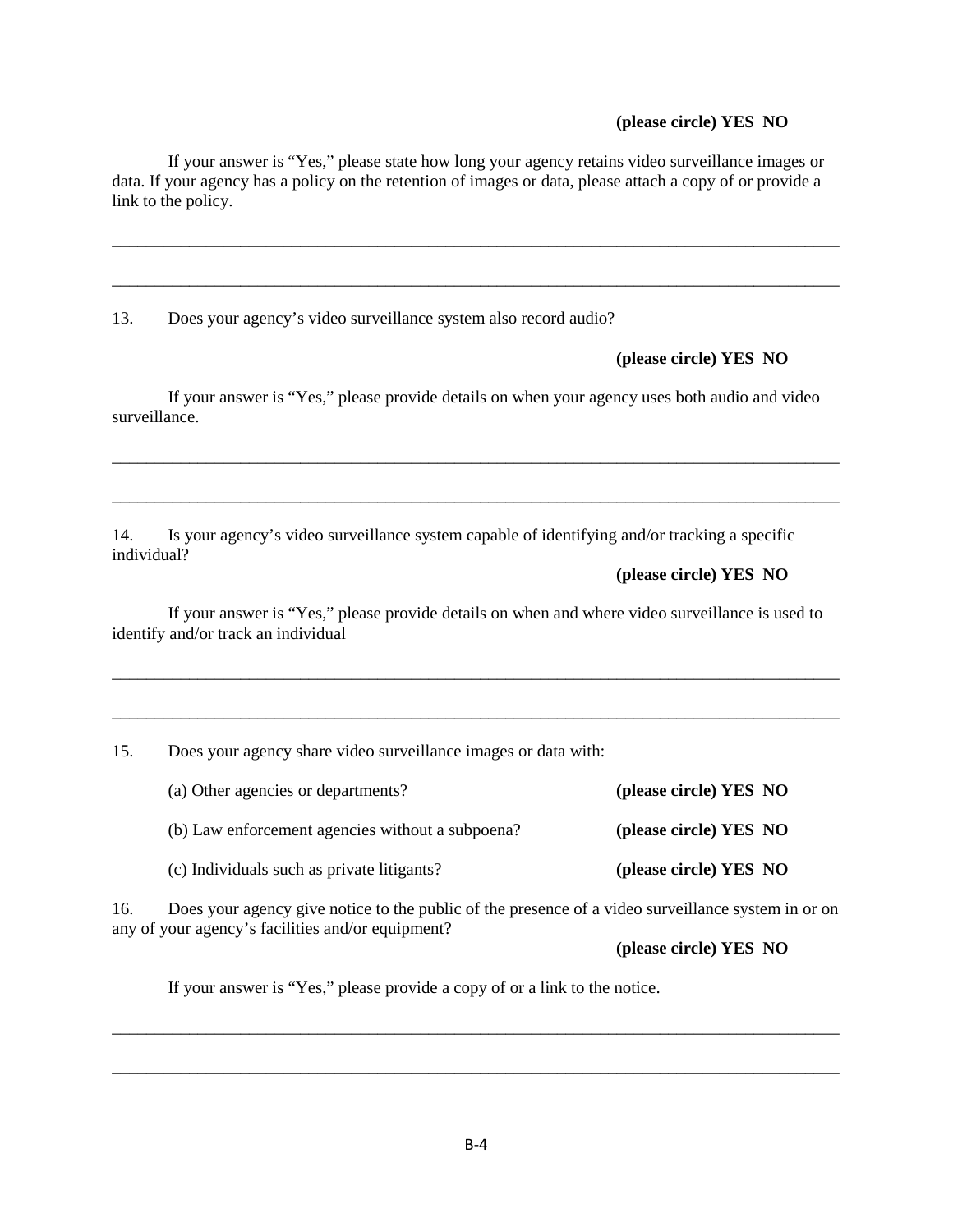17. Is any part of your video surveillance system kept secret (*e.g.,* hidden cameras) from the public or from employees?

\_\_\_\_\_\_\_\_\_\_\_\_\_\_\_\_\_\_\_\_\_\_\_\_\_\_\_\_\_\_\_\_\_\_\_\_\_\_\_\_\_\_\_\_\_\_\_\_\_\_\_\_\_\_\_\_\_\_\_\_\_\_\_\_\_\_\_\_\_\_\_\_\_\_\_\_\_\_\_\_\_\_\_\_\_

\_\_\_\_\_\_\_\_\_\_\_\_\_\_\_\_\_\_\_\_\_\_\_\_\_\_\_\_\_\_\_\_\_\_\_\_\_\_\_\_\_\_\_\_\_\_\_\_\_\_\_\_\_\_\_\_\_\_\_\_\_\_\_\_\_\_\_\_\_\_\_\_\_\_\_\_\_\_\_\_\_\_\_\_\_

\_\_\_\_\_\_\_\_\_\_\_\_\_\_\_\_\_\_\_\_\_\_\_\_\_\_\_\_\_\_\_\_\_\_\_\_\_\_\_\_\_\_\_\_\_\_\_\_\_\_\_\_\_\_\_\_\_\_\_\_\_\_\_\_\_\_\_\_\_\_\_\_\_\_\_\_\_\_\_\_\_\_\_\_\_

\_\_\_\_\_\_\_\_\_\_\_\_\_\_\_\_\_\_\_\_\_\_\_\_\_\_\_\_\_\_\_\_\_\_\_\_\_\_\_\_\_\_\_\_\_\_\_\_\_\_\_\_\_\_\_\_\_\_\_\_\_\_\_\_\_\_\_\_\_\_\_\_\_\_\_\_\_\_\_\_\_\_\_\_\_

#### **(please circle) YES NO**

If your answer is "YES," if permissible, please provide details.

18. Does your video surveillance system include "pan-tilt" cameras and/or the ability to "zoom-in" on a person or persons of interest?

**(please circle) YES NO**

If your answer is "YES," please describe when and where the technology is used.

19. (a) Does your agency use video surveillance in the workplace?

# **(please circle) YES NO**

 If your answer to question 19(a) is "YES," please provide details on when video surveillance is used in the workplace.

\_\_\_\_\_\_\_\_\_\_\_\_\_\_\_\_\_\_\_\_\_\_\_\_\_\_\_\_\_\_\_\_\_\_\_\_\_\_\_\_\_\_\_\_\_\_\_\_\_\_\_\_\_\_\_\_\_\_\_\_\_\_\_\_\_\_\_\_\_\_\_\_\_\_\_\_\_\_\_\_\_\_\_\_\_

\_\_\_\_\_\_\_\_\_\_\_\_\_\_\_\_\_\_\_\_\_\_\_\_\_\_\_\_\_\_\_\_\_\_\_\_\_\_\_\_\_\_\_\_\_\_\_\_\_\_\_\_\_\_\_\_\_\_\_\_\_\_\_\_\_\_\_\_\_\_\_\_\_\_\_\_\_\_\_\_\_\_\_\_\_

\_\_\_\_\_\_\_\_\_\_\_\_\_\_\_\_\_\_\_\_\_\_\_\_\_\_\_\_\_\_\_\_\_\_\_\_\_\_\_\_\_\_\_\_\_\_\_\_\_\_\_\_\_\_\_\_\_\_\_\_\_\_\_\_\_\_\_\_\_\_\_\_\_\_\_\_\_\_\_\_\_\_\_\_\_

\_\_\_\_\_\_\_\_\_\_\_\_\_\_\_\_\_\_\_\_\_\_\_\_\_\_\_\_\_\_\_\_\_\_\_\_\_\_\_\_\_\_\_\_\_\_\_\_\_\_\_\_\_\_\_\_\_\_\_\_\_\_\_\_\_\_\_\_\_\_\_\_\_\_\_\_\_\_\_\_\_\_\_\_\_

(b) Are employees given prior notice of your agency's use of video surveillance in the workplace?

**(please circle) YES NO**

If your answer to question 19(b) is "YES," please provide details.

(c) Did your agency bargain with the employees or the union, if applicable, before adopting a video surveillance system?

**(please circle) YES NO**

If your answer is to question 19(c) is "YES," please provide details.

\_\_\_\_\_\_\_\_\_\_\_\_\_\_\_\_\_\_\_\_\_\_\_\_\_\_\_\_\_\_\_\_\_\_\_\_\_\_\_\_\_\_\_\_\_\_\_\_\_\_\_\_\_\_\_\_\_\_\_\_\_\_\_\_\_\_\_\_\_\_\_\_\_\_\_\_\_\_\_\_\_\_\_\_

\_\_\_\_\_\_\_\_\_\_\_\_\_\_\_\_\_\_\_\_\_\_\_\_\_\_\_\_\_\_\_\_\_\_\_\_\_\_\_\_\_\_\_\_\_\_\_\_\_\_\_\_\_\_\_\_\_\_\_\_\_\_\_\_\_\_\_\_\_\_\_\_\_\_\_\_\_\_\_\_\_\_\_\_\_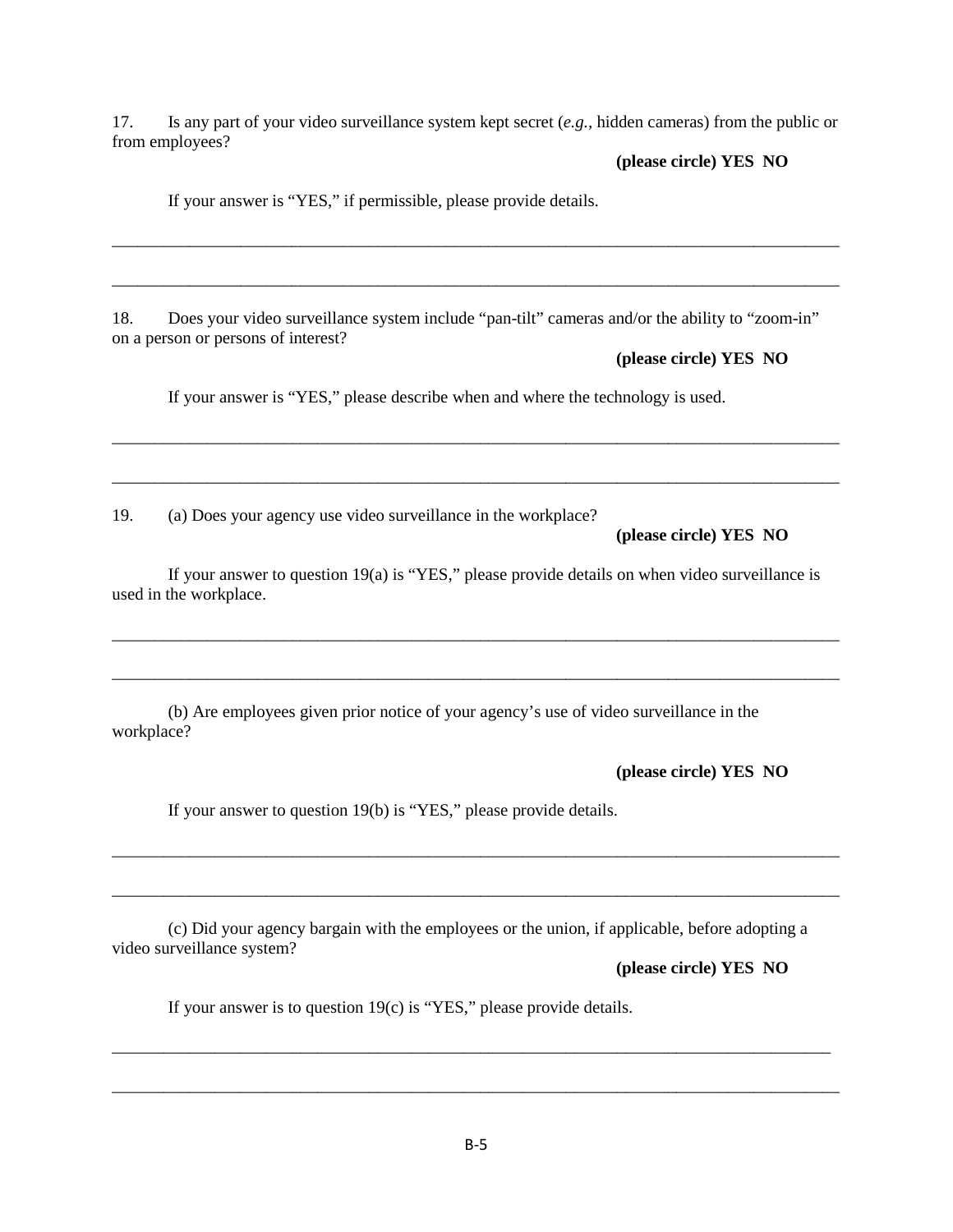20. Does your agency use video surveillance (*e.g.,* backward facing cameras) to monitor and/or record operators of transit vehicles and/or other equipment?

\_\_\_\_\_\_\_\_\_\_\_\_\_\_\_\_\_\_\_\_\_\_\_\_\_\_\_\_\_\_\_\_\_\_\_\_\_\_\_\_\_\_\_\_\_\_\_\_\_\_\_\_\_\_\_\_\_\_\_\_\_\_\_\_\_\_\_\_\_\_\_\_\_\_\_\_\_\_\_\_\_\_\_\_\_

\_\_\_\_\_\_\_\_\_\_\_\_\_\_\_\_\_\_\_\_\_\_\_\_\_\_\_\_\_\_\_\_\_\_\_\_\_\_\_\_\_\_\_\_\_\_\_\_\_\_\_\_\_\_\_\_\_\_\_\_\_\_\_\_\_\_\_\_\_\_\_\_\_\_\_\_\_\_\_\_\_\_\_\_\_

**(please circle) YES NO**

If your answer is "YES," please provide details.

21. Does your agency have a rule or policy regarding:

(a) When employees are required to activate video surveillance?

### **(please circle) YES NO**

If your answer to question 21(a) is "YES," please provide details or a copy of or a link to the rule or policy.

\_\_\_\_\_\_\_\_\_\_\_\_\_\_\_\_\_\_\_\_\_\_\_\_\_\_\_\_\_\_\_\_\_\_\_\_\_\_\_\_\_\_\_\_\_\_\_\_\_\_\_\_\_\_\_\_\_\_\_\_\_\_\_\_\_\_\_\_\_\_\_\_\_\_\_\_\_\_\_\_\_\_\_\_\_

\_\_\_\_\_\_\_\_\_\_\_\_\_\_\_\_\_\_\_\_\_\_\_\_\_\_\_\_\_\_\_\_\_\_\_\_\_\_\_\_\_\_\_\_\_\_\_\_\_\_\_\_\_\_\_\_\_\_\_\_\_\_\_\_\_\_\_\_\_\_\_\_\_\_\_\_\_\_\_\_\_\_\_\_\_

(b) When employees are prohibited from deactivating video surveillance equipment?

# **(please circle) YES NO**

If your answer to question 21(b) is "YES," please provide details or a copy of or a link to the rule or policy.

\_\_\_\_\_\_\_\_\_\_\_\_\_\_\_\_\_\_\_\_\_\_\_\_\_\_\_\_\_\_\_\_\_\_\_\_\_\_\_\_\_\_\_\_\_\_\_\_\_\_\_\_\_\_\_\_\_\_\_\_\_\_\_\_\_\_\_\_\_\_\_\_\_\_\_\_\_\_\_\_\_\_\_\_\_

\_\_\_\_\_\_\_\_\_\_\_\_\_\_\_\_\_\_\_\_\_\_\_\_\_\_\_\_\_\_\_\_\_\_\_\_\_\_\_\_\_\_\_\_\_\_\_\_\_\_\_\_\_\_\_\_\_\_\_\_\_\_\_\_\_\_\_\_\_\_\_\_\_\_\_\_\_\_\_\_\_\_\_\_\_

\_\_\_\_\_\_\_\_\_\_\_\_\_\_\_\_\_\_\_\_\_\_\_\_\_\_\_\_\_\_\_\_\_\_\_\_\_\_\_\_\_\_\_\_\_\_\_\_\_\_\_\_\_\_\_\_\_\_\_\_\_\_\_\_\_\_\_\_\_\_\_\_\_\_\_\_\_\_\_\_\_\_\_\_\_

\_\_\_\_\_\_\_\_\_\_\_\_\_\_\_\_\_\_\_\_\_\_\_\_\_\_\_\_\_\_\_\_\_\_\_\_\_\_\_\_\_\_\_\_\_\_\_\_\_\_\_\_\_\_\_\_\_\_\_\_\_\_\_\_\_\_\_\_\_\_\_\_\_\_\_\_\_\_\_\_\_\_\_\_\_

\_\_\_\_\_\_\_\_\_\_\_\_\_\_\_\_\_\_\_\_\_\_\_\_\_\_\_\_\_\_\_\_\_\_\_\_\_\_\_\_\_\_\_\_\_\_\_\_\_\_\_\_\_\_\_\_\_\_\_\_\_\_\_\_\_\_\_\_\_\_\_\_\_\_\_\_\_\_\_\_\_\_\_\_\_

\_\_\_\_\_\_\_\_\_\_\_\_\_\_\_\_\_\_\_\_\_\_\_\_\_\_\_\_\_\_\_\_\_\_\_\_\_\_\_\_\_\_\_\_\_\_\_\_\_\_\_\_\_\_\_\_\_\_\_\_\_\_\_\_\_\_\_\_\_\_\_\_\_\_\_\_\_\_\_\_\_\_\_\_\_

22. Please identify any statutes or ordinances that apply to your agency's use of video and/or audio surveillance of:

(a) Members of the public

(b) Employees

(c) Transit operators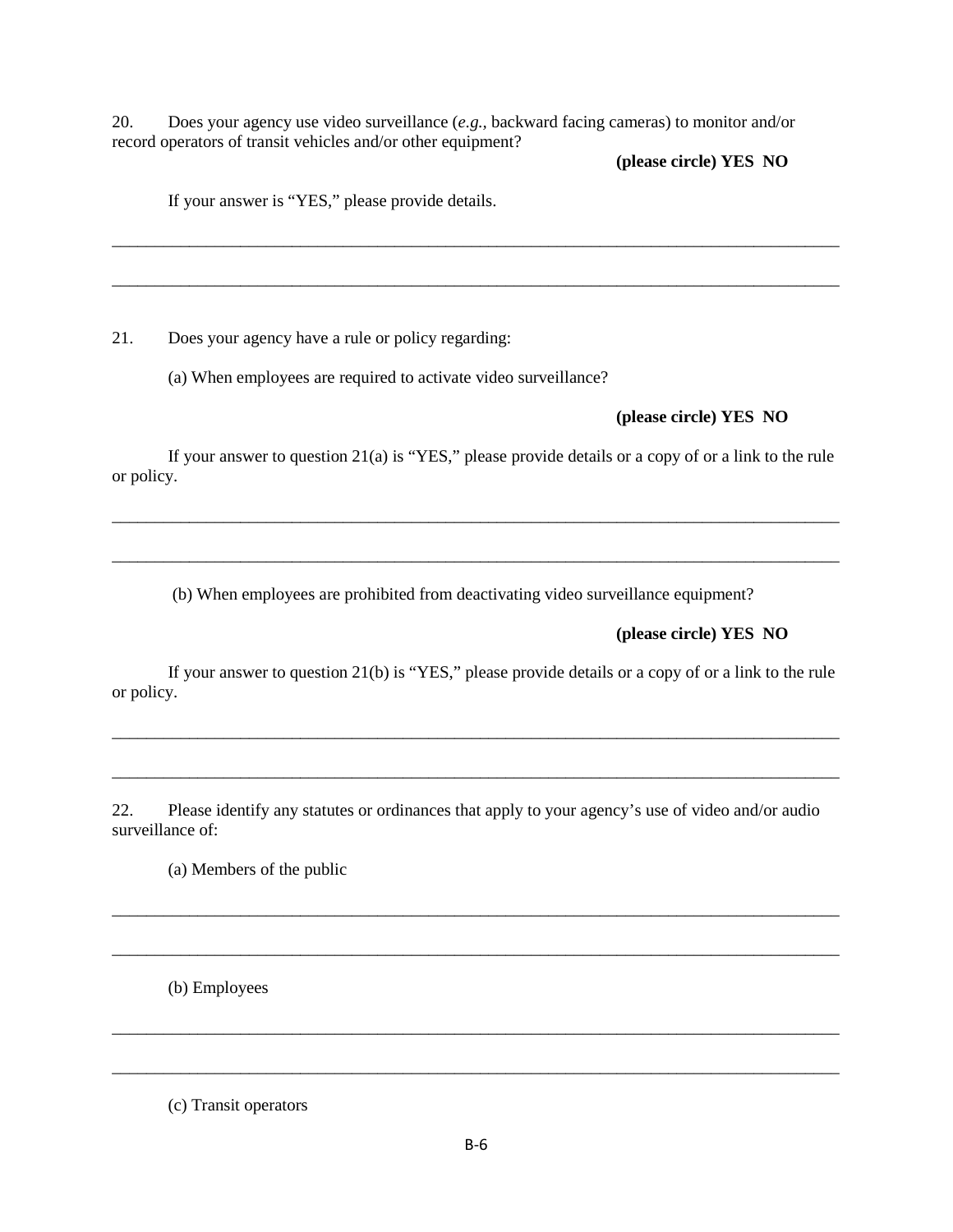(d) Facilities and/or equipment

23. Have there been any administrative or legal actions against your agency involving its use of video surveillance?

\_\_\_\_\_\_\_\_\_\_\_\_\_\_\_\_\_\_\_\_\_\_\_\_\_\_\_\_\_\_\_\_\_\_\_\_\_\_\_\_\_\_\_\_\_\_\_\_\_\_\_\_\_\_\_\_\_\_\_\_\_\_\_\_\_\_\_\_\_\_\_\_\_\_\_\_\_\_\_\_\_\_\_\_\_

\_\_\_\_\_\_\_\_\_\_\_\_\_\_\_\_\_\_\_\_\_\_\_\_\_\_\_\_\_\_\_\_\_\_\_\_\_\_\_\_\_\_\_\_\_\_\_\_\_\_\_\_\_\_\_\_\_\_\_\_\_\_\_\_\_\_\_\_\_\_\_\_\_\_\_\_\_\_\_\_\_\_\_\_\_

\_\_\_\_\_\_\_\_\_\_\_\_\_\_\_\_\_\_\_\_\_\_\_\_\_\_\_\_\_\_\_\_\_\_\_\_\_\_\_\_\_\_\_\_\_\_\_\_\_\_\_\_\_\_\_\_\_\_\_\_\_\_\_\_\_\_\_\_\_\_\_\_\_\_\_\_\_\_\_\_\_\_\_\_\_

\_\_\_\_\_\_\_\_\_\_\_\_\_\_\_\_\_\_\_\_\_\_\_\_\_\_\_\_\_\_\_\_\_\_\_\_\_\_\_\_\_\_\_\_\_\_\_\_\_\_\_\_\_\_\_\_\_\_\_\_\_\_\_\_\_\_\_\_\_\_\_\_\_\_\_\_\_\_\_\_\_\_\_\_\_

\_\_\_\_\_\_\_\_\_\_\_\_\_\_\_\_\_\_\_\_\_\_\_\_\_\_\_\_\_\_\_\_\_\_\_\_\_\_\_\_\_\_\_\_\_\_\_\_\_\_\_\_\_\_\_\_\_\_\_\_\_\_\_\_\_\_\_\_\_\_\_\_\_\_\_\_\_\_\_\_\_\_\_\_\_

\_\_\_\_\_\_\_\_\_\_\_\_\_\_\_\_\_\_\_\_\_\_\_\_\_\_\_\_\_\_\_\_\_\_\_\_\_\_\_\_\_\_\_\_\_\_\_\_\_\_\_\_\_\_\_\_\_\_\_\_\_\_\_\_\_\_\_\_\_\_\_\_\_\_\_\_\_\_\_\_\_\_\_\_\_

If your answer is "Yes," please provide details.

24. (a) Has your agency used video surveillance in tort claims either by or against the agency?

**(please circle) YES NO**

**(please circle) YES NO**

If your answer to question 24(a) is "Yes," please provide details.

(b) Has your agency's video surveillance been used in accident or criminal investigations?

\_\_\_\_\_\_\_\_\_\_\_\_\_\_\_\_\_\_\_\_\_\_\_\_\_\_\_\_\_\_\_\_\_\_\_\_\_\_\_\_\_\_\_\_\_\_\_\_\_\_\_\_\_\_\_\_\_\_\_\_\_\_\_\_\_\_\_\_\_\_\_\_\_\_\_\_\_\_\_\_\_\_\_\_\_

\_\_\_\_\_\_\_\_\_\_\_\_\_\_\_\_\_\_\_\_\_\_\_\_\_\_\_\_\_\_\_\_\_\_\_\_\_\_\_\_\_\_\_\_\_\_\_\_\_\_\_\_\_\_\_\_\_\_\_\_\_\_\_\_\_\_\_\_\_\_\_\_\_\_\_\_\_\_\_\_\_\_\_\_\_

\_\_\_\_\_\_\_\_\_\_\_\_\_\_\_\_\_\_\_\_\_\_\_\_\_\_\_\_\_\_\_\_\_\_\_\_\_\_\_\_\_\_\_\_\_\_\_\_\_\_\_\_\_\_\_\_\_\_\_\_\_\_\_\_\_\_\_\_\_\_\_\_\_\_\_\_\_\_\_\_\_\_\_\_\_

\_\_\_\_\_\_\_\_\_\_\_\_\_\_\_\_\_\_\_\_\_\_\_\_\_\_\_\_\_\_\_\_\_\_\_\_\_\_\_\_\_\_\_\_\_\_\_\_\_\_\_\_\_\_\_\_\_\_\_\_\_\_\_\_\_\_\_\_\_\_\_\_\_\_\_\_\_\_\_\_\_\_\_\_\_

\_\_\_\_\_\_\_\_\_\_\_\_\_\_\_\_\_\_\_\_\_\_\_\_\_\_\_\_\_\_\_\_\_\_\_\_\_\_\_\_\_\_\_\_\_\_\_\_\_\_\_\_\_\_\_\_\_\_\_\_\_\_\_\_\_\_\_\_\_\_\_\_\_\_\_\_\_\_\_\_\_\_\_\_\_

\_\_\_\_\_\_\_\_\_\_\_\_\_\_\_\_\_\_\_\_\_\_\_\_\_\_\_\_\_\_\_\_\_\_\_\_\_\_\_\_\_\_\_\_\_\_\_\_\_\_\_\_\_\_\_\_\_\_\_\_\_\_\_\_\_\_\_\_\_\_\_\_\_\_\_\_\_\_\_\_\_\_\_\_\_

**(please circle) YES NO**

If your answer to question 24(b) is "Yes," please provide details.

25. Please include any additional information that your agency wants to furnish on its use of video surveillance.

**\*\*\*\*\*\*\*\*\*\*\*\*\*\*\*\*\*\*\*\*\*\*\*\*\*\*\*\*\*\*\*\*\*\*\*\*\*\*\*\*\*\*\*\*\*\*\*\*\*\*\*\*\*\*\*\*\*\*\*\*\*\*\*\*\*\*\*\*\*\*\*\*\*\*\*\*\*\*\***